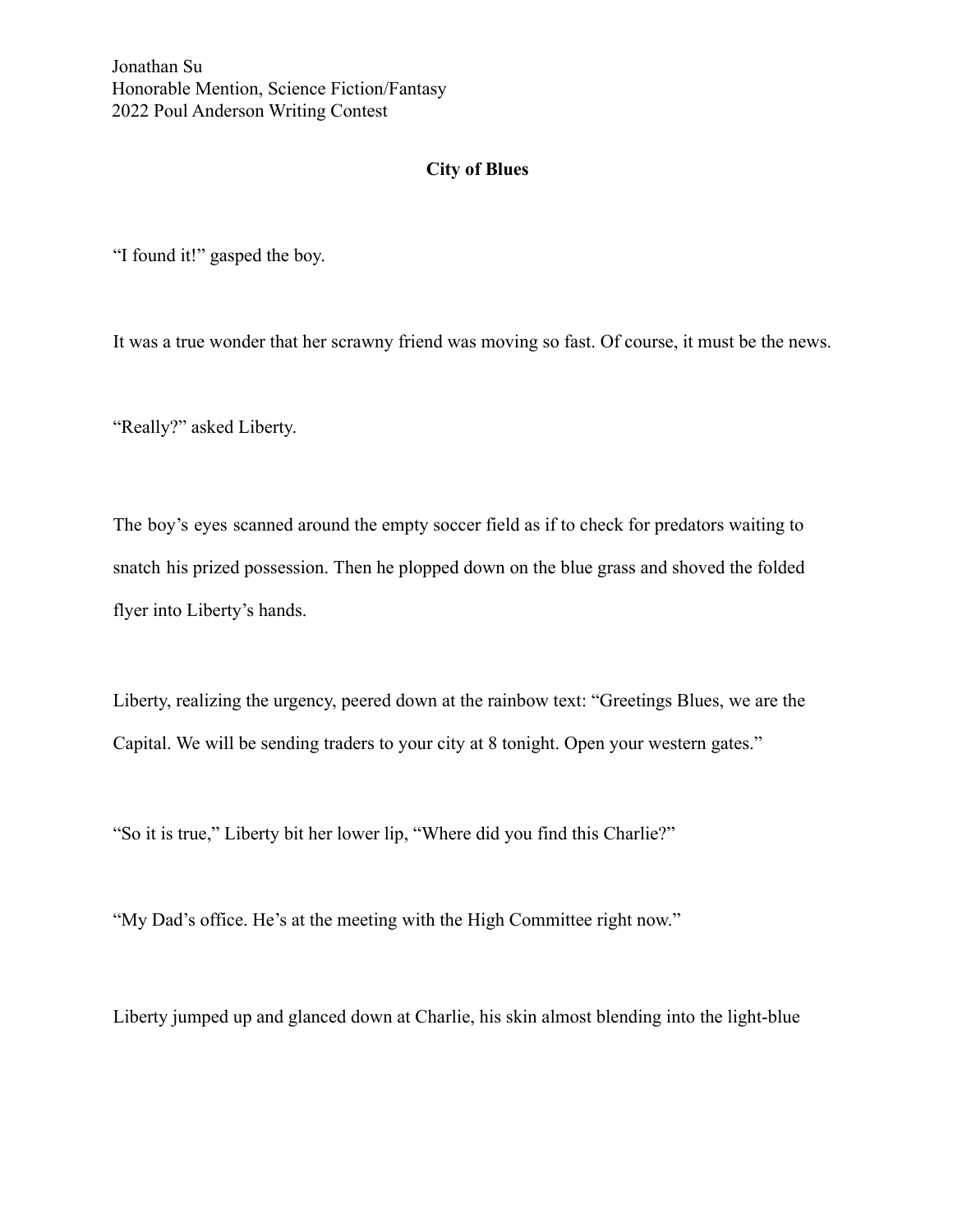grass. She stuck one hand out in which Charlie grasped it with a sigh. In one quick motion, she pulled the slender boy up with ease.

---------------------------------------------------------------------------------------------------------------------

Liberty was born a free spirit. She was no animal; she refused to be leashed by society. From youth, she refused to believe in a world of blue. Is everything really meant to be so identical to each other? A community where the word diversity didn't exist? It sickened her to her stomach that everything was so bland, so blue.

Charlie tapped her right shoulder.

"7:55," he announced with evident excitement in his voice.

Liberty lay on the low roof of one of the broken-down homes near the western gates. The roof belonged to Liberty's grandparents, who were poor and forced to live in the outer ranges of the City of Blues. The gate itself was a giant blue arch. Stretching down its sides stood tall blue walls that were a barrier from what Liberty's teachers called dangerous Outsiders, who were known to be a society of low-intelligent animals.

Of course, while most blue-skinned children listened in terror and shock, Liberty could only imagine the day she would meet the Outsiders. From what she discovered from Charlie, the Outsiders resided in a place called the Unified City.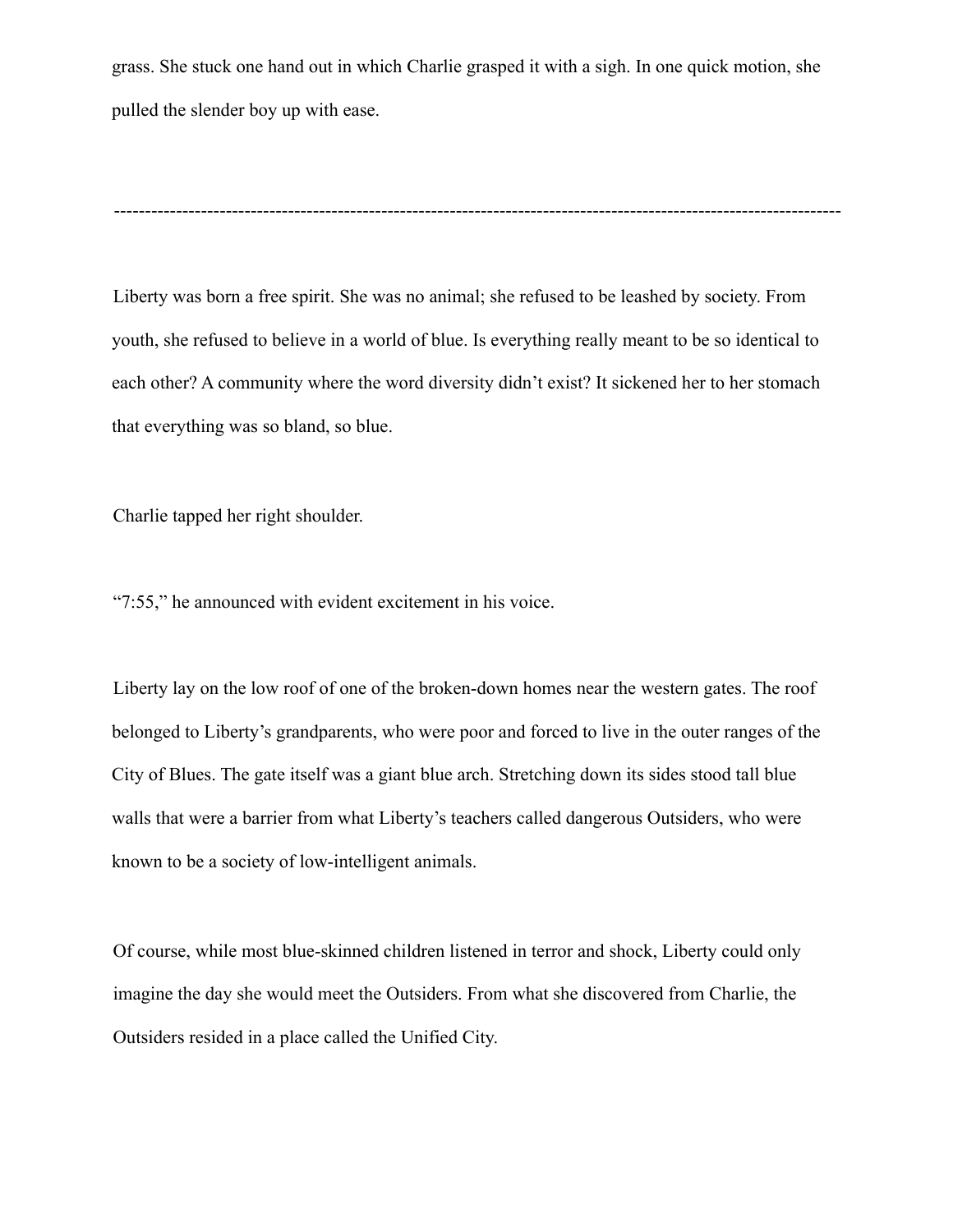All of a sudden, her imagination had turned into a reality. The suspected Outsiders appeared as a dot behind the blue vertical bars twenty feet in front of her. This tiny dot had her buzzed with curiosity.

Though unable to clearly see in the pitch-black night, Liberty knew with certainty that Charlie must've been as thrilled as she was. With a groan, the vertical bars made a crackling sound and began to rise with a mechanical humming accompanying it.

Suddenly, the gradual sounds of a slow march near Liberty made her peer down the side of the roof. In the dark, she could still make out the glimmering blue armor of the blue-skinned soldiers.

"What are soldiers doing here, greeting traders?" Liberty turned back and asked

Charlie. Out of the dark, a quivering voice answered back, "They're going to kill them."

"Kill them? They're going to kill the Outsiders?" Liberty asked in a panic.

"You don't understand, Liberty," Charlie whispered from the dark, "They don't want citizens seeing them. Or even to know that they exist…."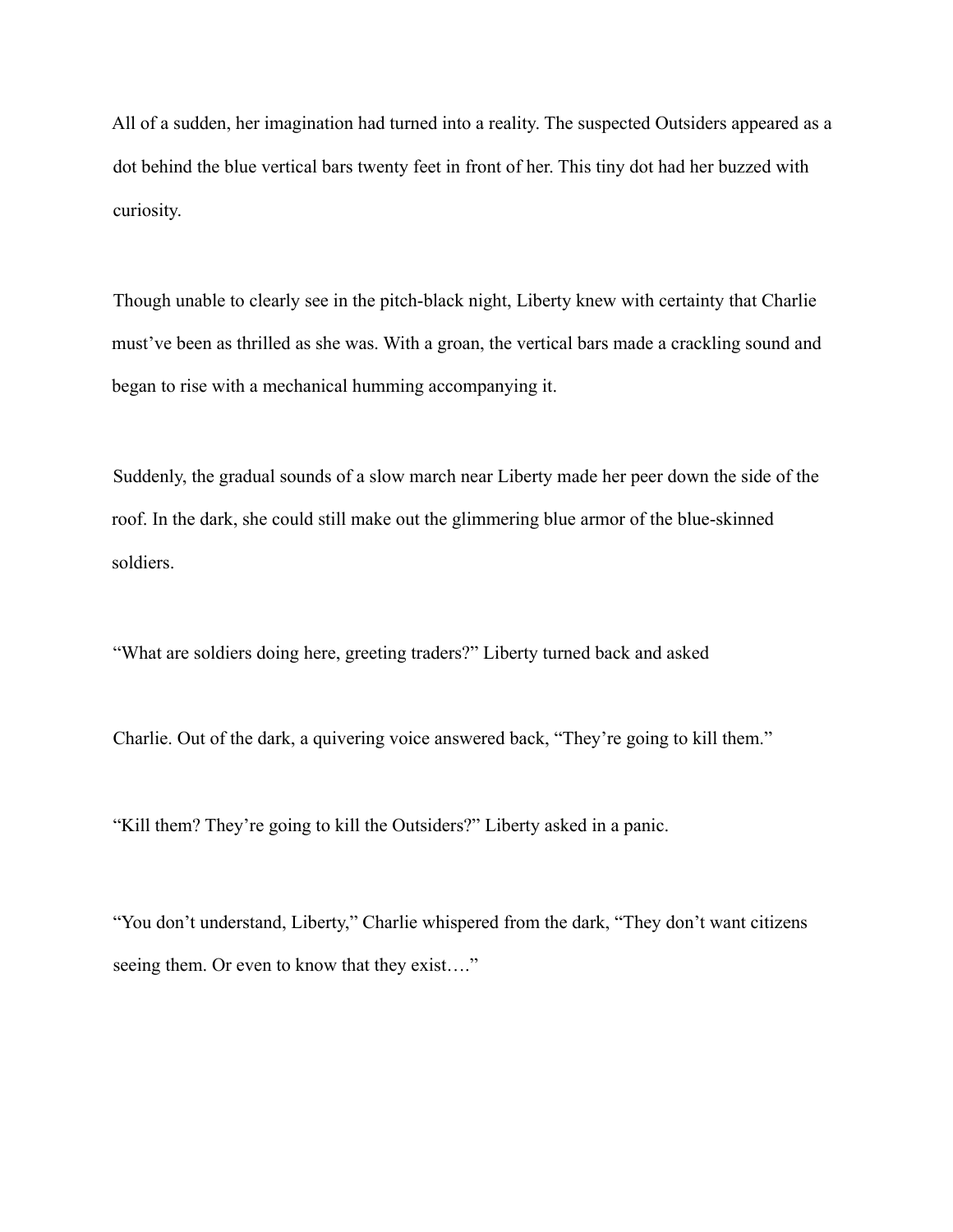At this point, Liberty spotted the electric carriage, or what the Blues call the Ele, arriving near the gate. It was nothing like she had ever seen before.

"Red, Liberty, it's red. The color red is so close to us," said Charlie.

"What is… red?"

"It's the color of the Ele. I learned the colors from my Dad during a High Committee meeting."

Before Liberty could interject, the blue soldiers halted at the Ele in front of the gate. At this moment, a pair of people stepped out of the Ele. Their skin matched the color of the dark. Even the bright blue lights from the top of the gate, now turned on and pointed at the traders, could barely decipher the dark pair.

"Greeting Blues, we are from the Capital sent here to make a trade," announced one of the Outsiders. Liberty could not tell if the Outsider's mouth moved, for even his teeth were pitch black.

Two blue soldiers stepped forwards, and suddenly, two rings echoed out, followed by two rhythmic thumps. A scream echoed in a nearby house. A middle-aged mother stood on the front steps of her front porch. She was poor too, banished to live in the outer banks away from the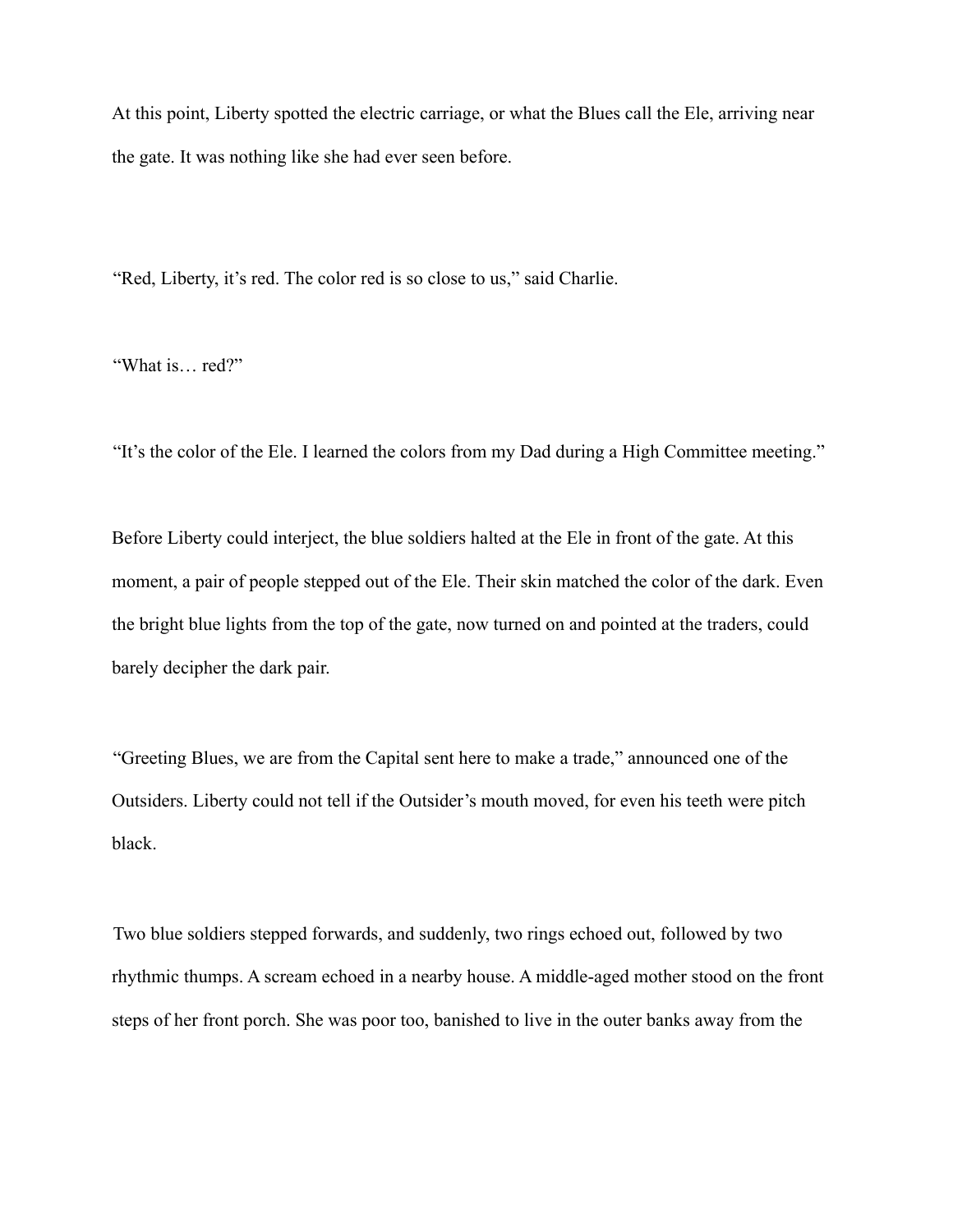heart of the city. Before the mother could take a step in an attempt to run, the soldiers seized her. Expecting another ring, Liberty squinted her eyes shut and covered her ears with the palms of her hands. However, she heard a camera click instead. She opened her eyes in time to see one of the soldiers releasing the poor mother and stuffing a blue rectangle in his armor.

"It's a Reset!" Charlie hushed after scooting up to Liberty's right arm.

## "Reset?"

"It resets a person's memory when used. They forget everything from the past 5 minutes. My Dad has talked about it once, but... I didn't think it was real."

Taken care of the witness, the soldiers torched the fallen pair and the red Ele and proceeded back towards the city's center. Without thinking, Liberty climbed down and ran through the arch just as the gate began to inch towards the ground.

## "Liberty!"

She frantically searched for something, a memory of the Outsiders that she could collect. Instead, her hand located a small bag near the burning Ele. Behind her, the gate had almost successfully hit the ground. Liberty snatched up the bag and slid back through the crack of the gate where Charlie was fuming.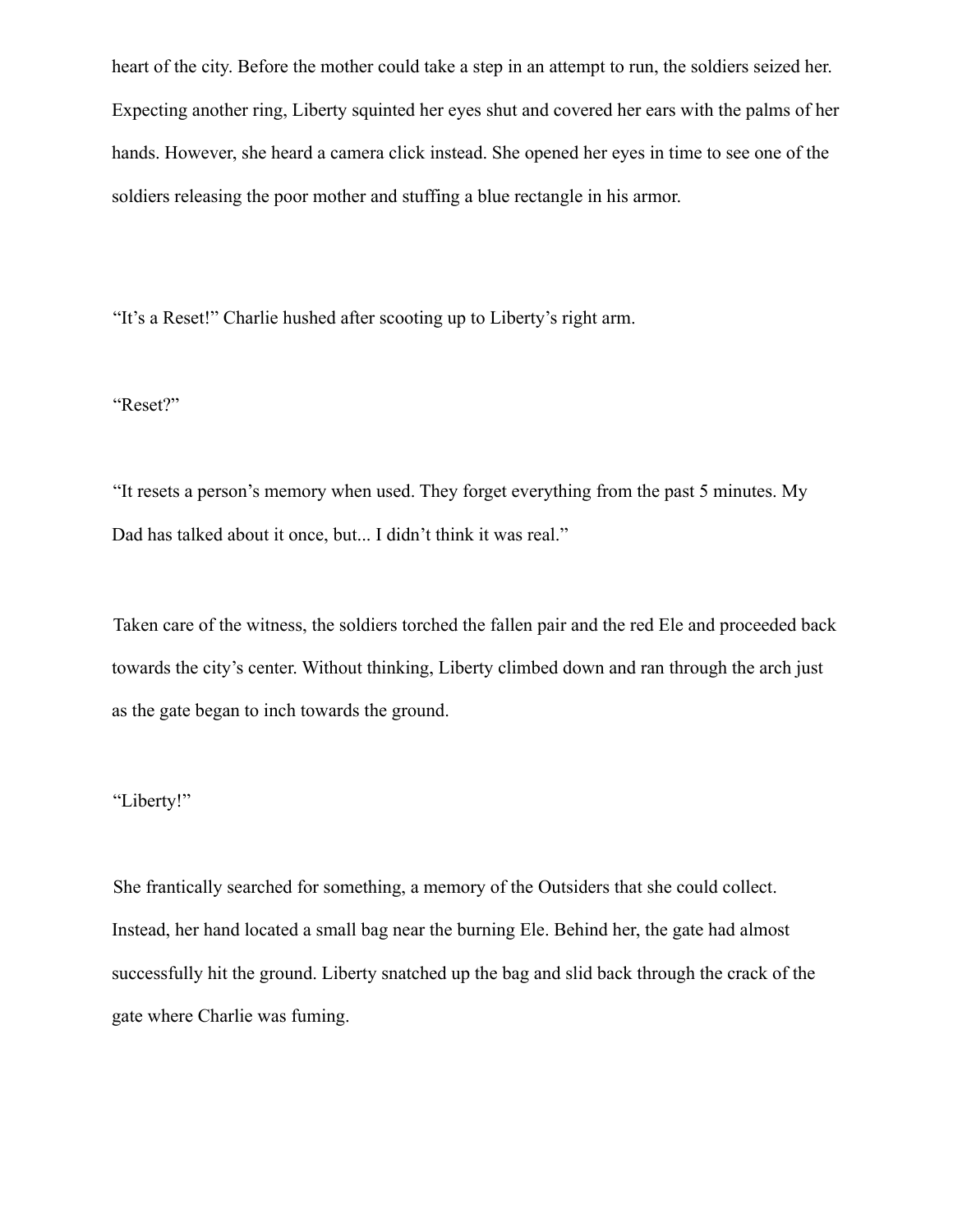"Liberty! What are you thinking?"

Unfazed, Liberty held up the Outsider bag triumphantly, "Look!"

Charlie peered at the bag in curiosity.

The High Committee was made up of 5 men, acting as the rulers of the City of Blues. As the son of a High Committee member, Charlie knew all about the truth behind the Outsiders, information that no ordinary blue citizen had even heard whispers of. According to his father, many different colors of men lived in the Unified City. Long ago, the High Committee decided that other colors were inferior, that blues shall rule supreme. According to them, the skies and oceans gave them superior knowledge and skill. And this is what Charlie told Liberty when they were 15. Now, at his 5-story mansion, Charlie couldn't believe how captivating the Outsiders' bag stood out in the all-blue room.

---------------------------------------------------------------------------------------------------------------------

"Open it," Charlie tapped Liberty, "Liberty, open it."

"Hold on. Why were the Outsiders killed? They didn't do anything wrong!"

"Haven't you heard the teachers? Outsiders are dangerous! Dangerous, dumb creatures planning to predate on our citizens. Why wouldn't the High Committee want to eliminate them?"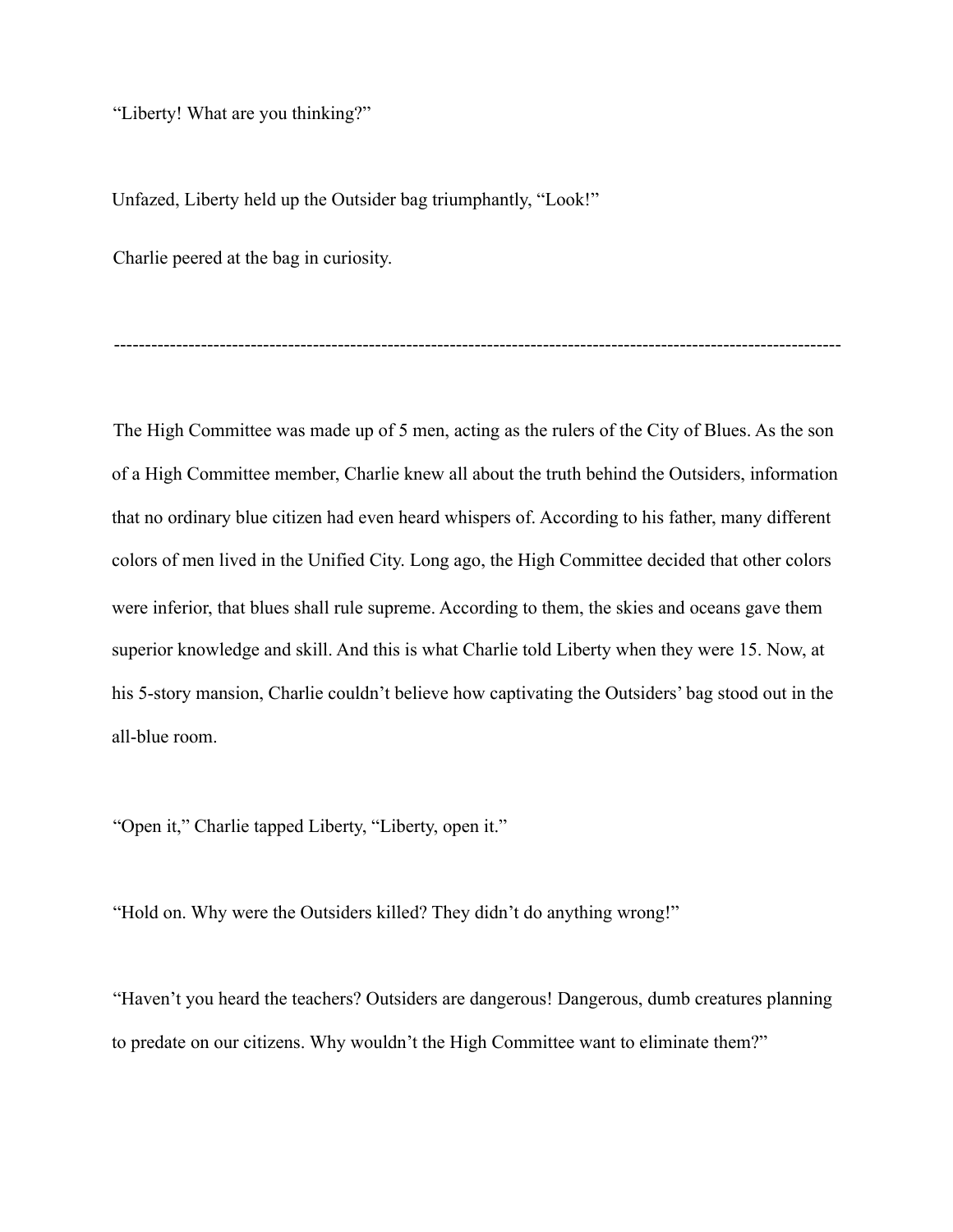"They told us that they were animals. Did those two men look like animals to you? They're just like us!"

"They're not blue Liberty!"

"And?"

"They're inferior. Creatures that are waiting to predate on our citizens."

"And how do you know that?"

"Dad said so."

"And why is your Dad right?"

Charlie took a second.

"Exactly. You don't know. The Outsiders could be exactly like us. Eating blueberries every

day!" "Just open the bag Liberty, they're dead. My Dad's coming home any minute."

Intending to finish her argument but the curiosity of the bag even stronger, Liberty glared at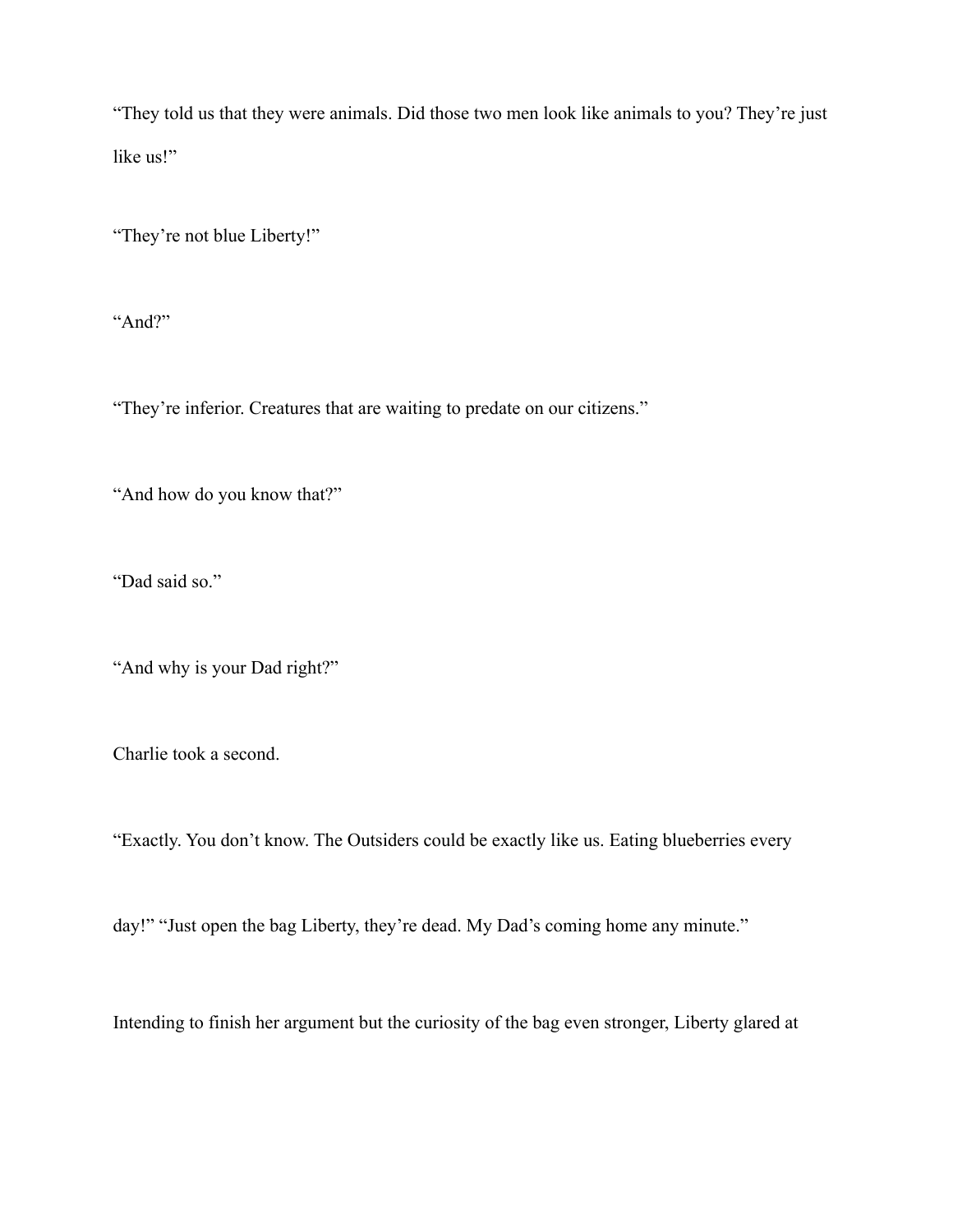Charlie and pried the bag open. Inside, squares with an intriguing scent invited Liberty's hand to reach in and take one out.

"What is it?"

"I dunno," Charlie shrugged, "Smells good though. Maybe it's food?"

"Taste it?"

"You do it."

Liberty, the daring one of the two, plopped one in her mouth. It melted and transformed into a thick goo. The sweet, yet bitter taste carried Liberty's hand in for another. Charlie, noticing her pleased face, followed suit. And soon, Liberty laid the empty bag flat against the table.

"What is that?"

Charlie groaned, satisfied, "Definitely not blueberries."

Liberty had a particular sparkle in her eye and smiled.

Charlie noticed her mischievous grin instantly. "What?"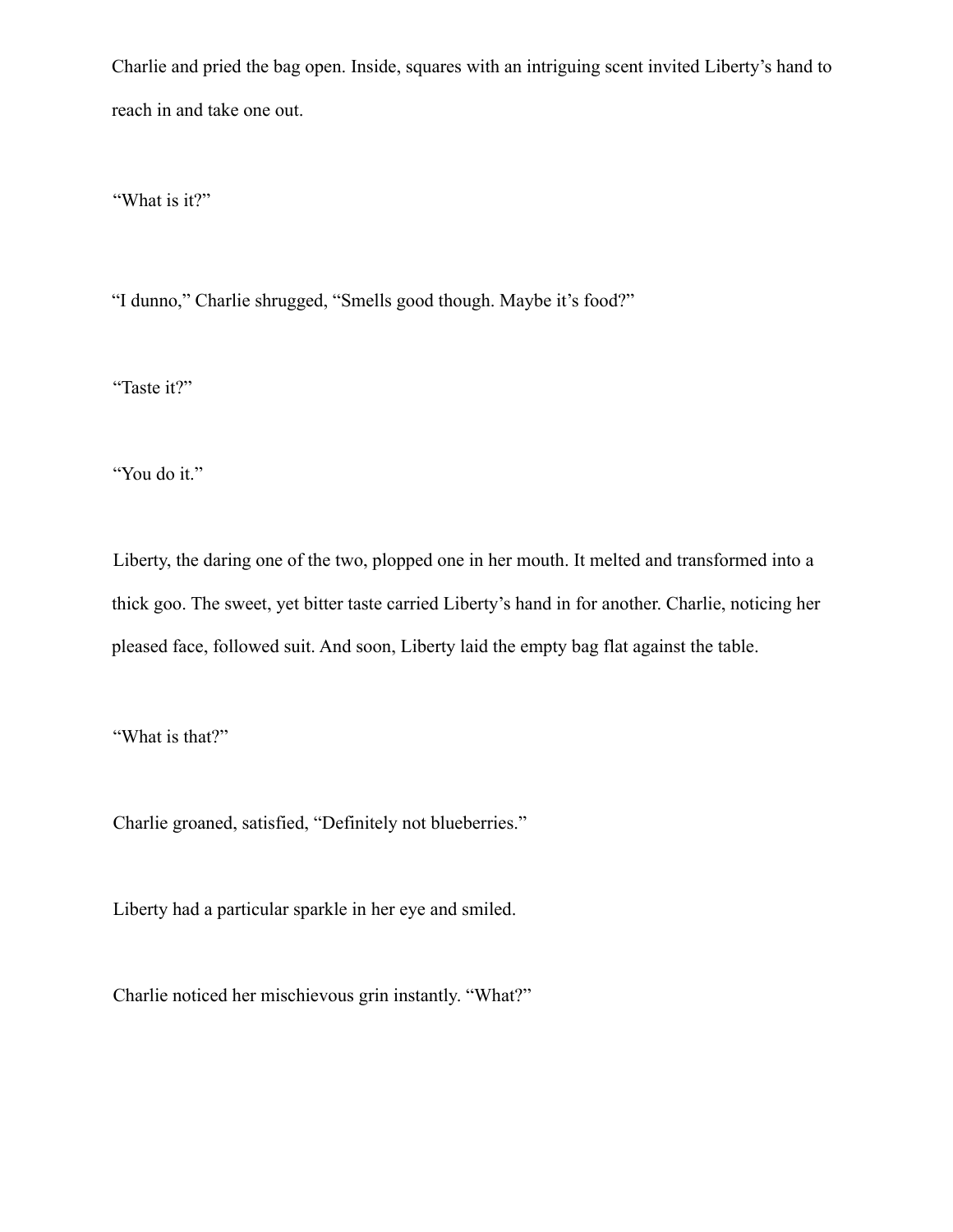"Let's get more."

"Get more of what?"

"Let's get more of this! Let's go to the Unified City, the city where those two men came from!" Liberty said as she gestured towards the empty bag lying on the table.

"That's where those animals live, Liberty! Those people without a hint of blue on them."

"So? That doesn't mean they're animals. Seemed fine to me. Besides, who knows what else they have there!"

"Liberty. They're unpredictable and dangerous! They have nothing good there…except for maybe those things in that bag."

"Listen. My stomach is sick of just blueberries. Look…you have to see their city at least once."

"My Dad will kill us! Think about what the High Committee will do, or do you not remember the Resets?"

"Not going to happen if they don't catch us! Look, I'm going. Are you in or not?"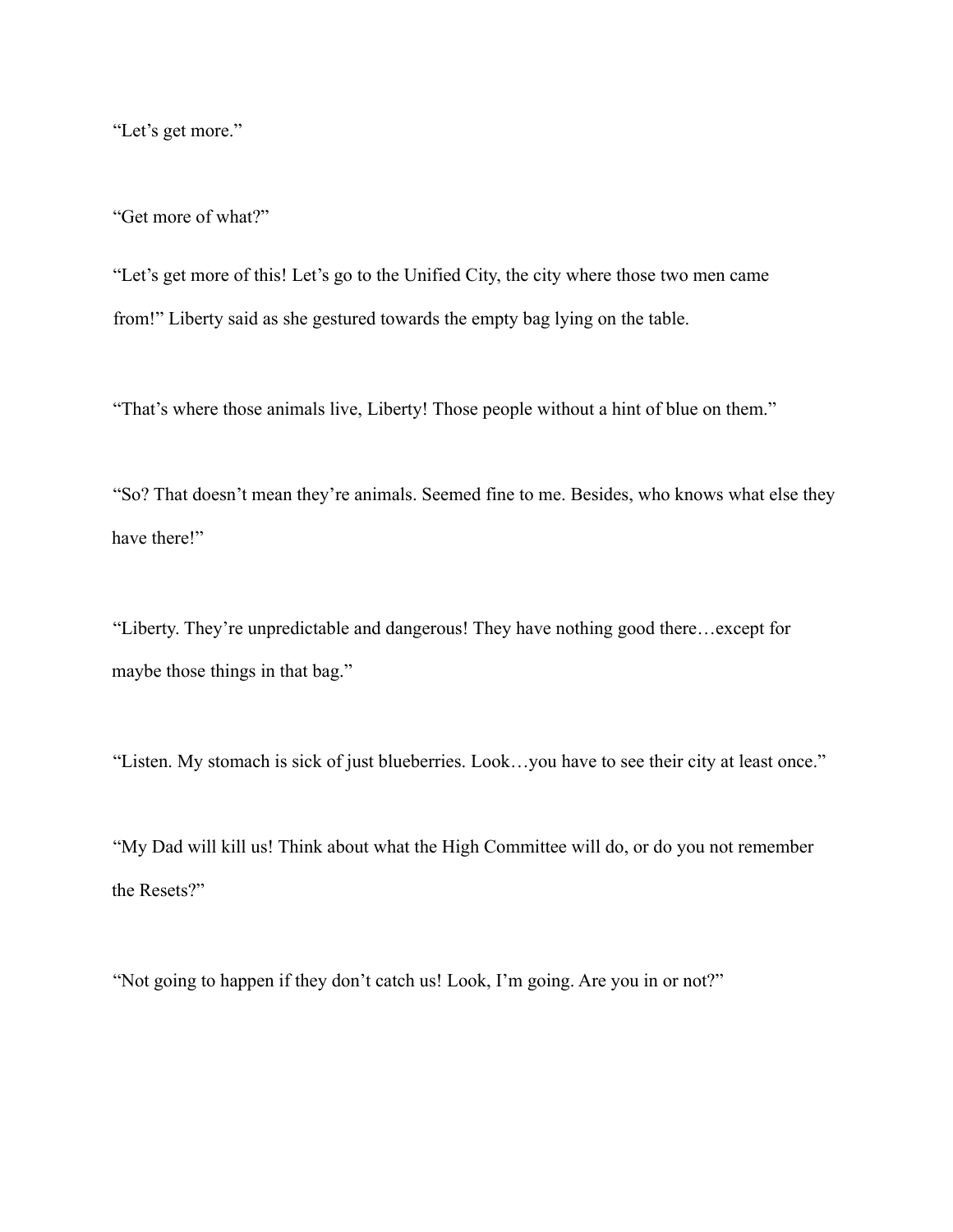Liberty's crossed arms and glare made it known that it wasn't a question. Charlie knew that he would be a ghost to Liberty if he didn't go.

His eyes elevated to something right above Liberty's head. Noticing that Charlie's eyes were no longer focused on her, she asked him again.

"It's about nine right now. I tell my Dad I'm sleeping over at your house for the night, and we come back by tomorrow night. But that's it. One day," said Charlie.

Liberty, the implied winner of the argument, smirked, "Of course, one day."

Glancing left then right, Liberty climbed into the passenger seat of Charlie's blue Ele. Inside, the blue leather seats provided warmth in the cold night. Charlie grabbed onto the support railing and flung himself into the driving seat. Fumbling with the keys, Charlie's gleaming sweat on his forehead was noticeable to Liberty even in the dark.

---------------------------------------------------------------------------------------------------------------------

"Listen, no one is going to know. One day. No harm, no foul."

"I know. Just stop talking."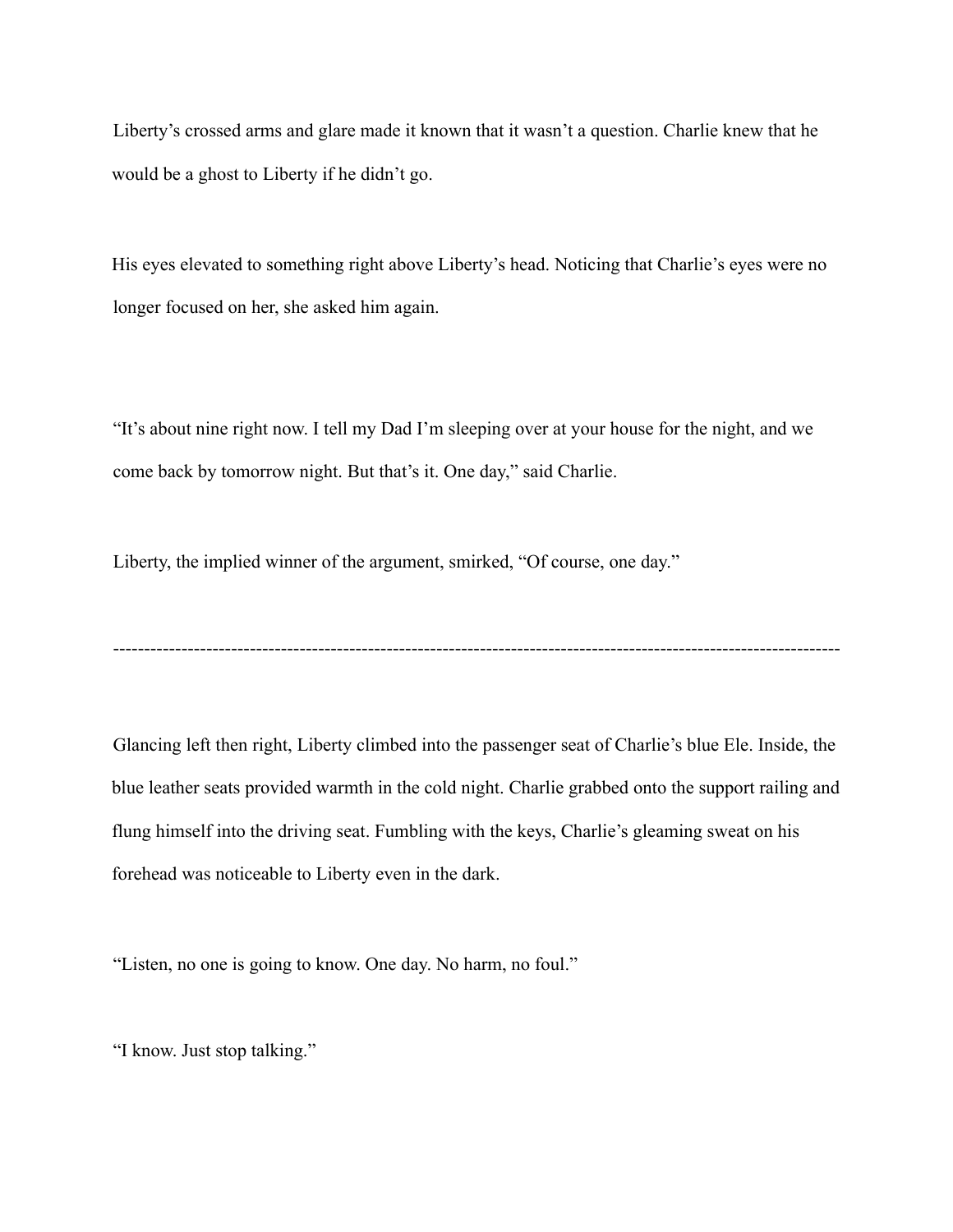Taking the cue, Liberty zipped her mouth shut. At this, the Ele's two bright blue eyes blinked into the road in front of them. Charlie pressed a tiny button on the blue wheel, and two blue curtains, acting as doors, began their slow descend to hide the Ele's passengers. And once the curtains stopped rolling, the blue Ele commenced its uncertain journey.

---------------------------------------------------------------------------------------------------------------------

Liberty's Dad was also a part of the High Committee. However, an unfortunate death brought Liberty to live with only her mother since she was 12. He always talked with an unplaced enthusiasm in his voice during the days preceding his death. He waved his arms around widely as he spoke of potential trades with people of different colors. Finally, eating foods that were not blue. Finally, talking to people that looked different. Finally, bring everyone back together. And it was these talks of 'finallys' that unnerved the High Committee as Liberty's Dad pushed them to tell the citizens the truth. And it was these talks of 'finallys' that finally put an end to Liberty's family.

Next to the blue arch, Charlie tapped his Dad's identification badge on the small flickering sensor. The bars grumbled and began to rise.

"Wait, you know how to get there?"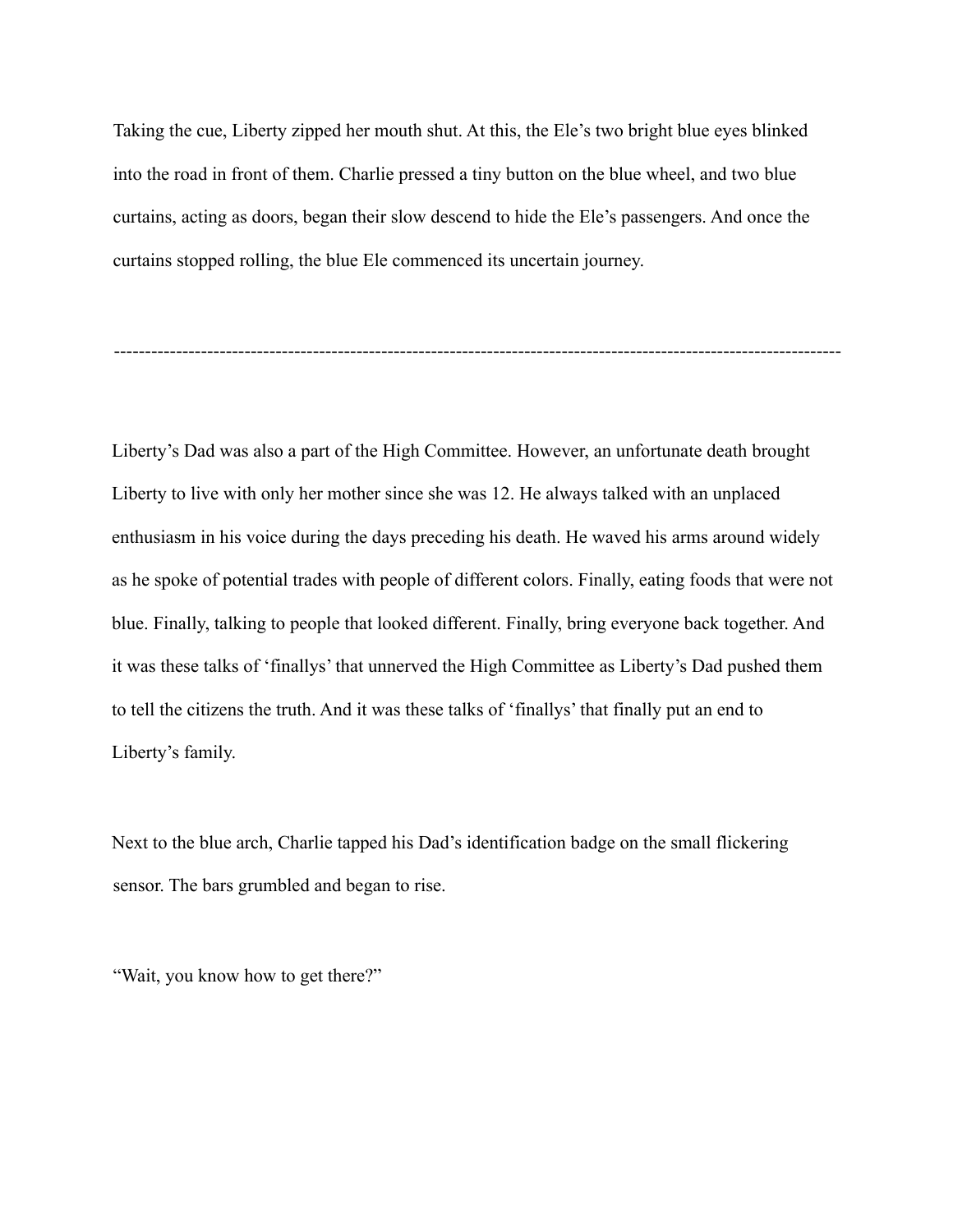"If we keep straight, we'll get there. Our western fence faces the exact position of The Unified City."

"Really?"

"That's what my Dad said. Long ago, we supposedly lived in The Unified City as well. But some of the Blues thought that they were too far superior. And thus, came the City of Blues and accompanied by seclusion."

"And they think not to tell us that? It would be so diff…Charlie look! Look at the sand!"

Charlie lifted the curtain on his side, "Yellow. I can't believe it. The sand is yellow!"

As if the sand disagreed with his words, the sand changed to the color of white. Then black. Then green. And soon, along with the color-changing sand, the large city was noticeable in their sight - four times the size of the City of Blues. There were no walls, nothing protecting the city. The passengers of the incoming blue Ele could see the entire city glow with colors in the night. The brown skyscrapers. The orange houses. The red Eles. And objects they had never seen before. The most noticeable, however, was that nothing was blue. As they drew closer, they remarked that the people reflected the city's colors – people of all colors except blue.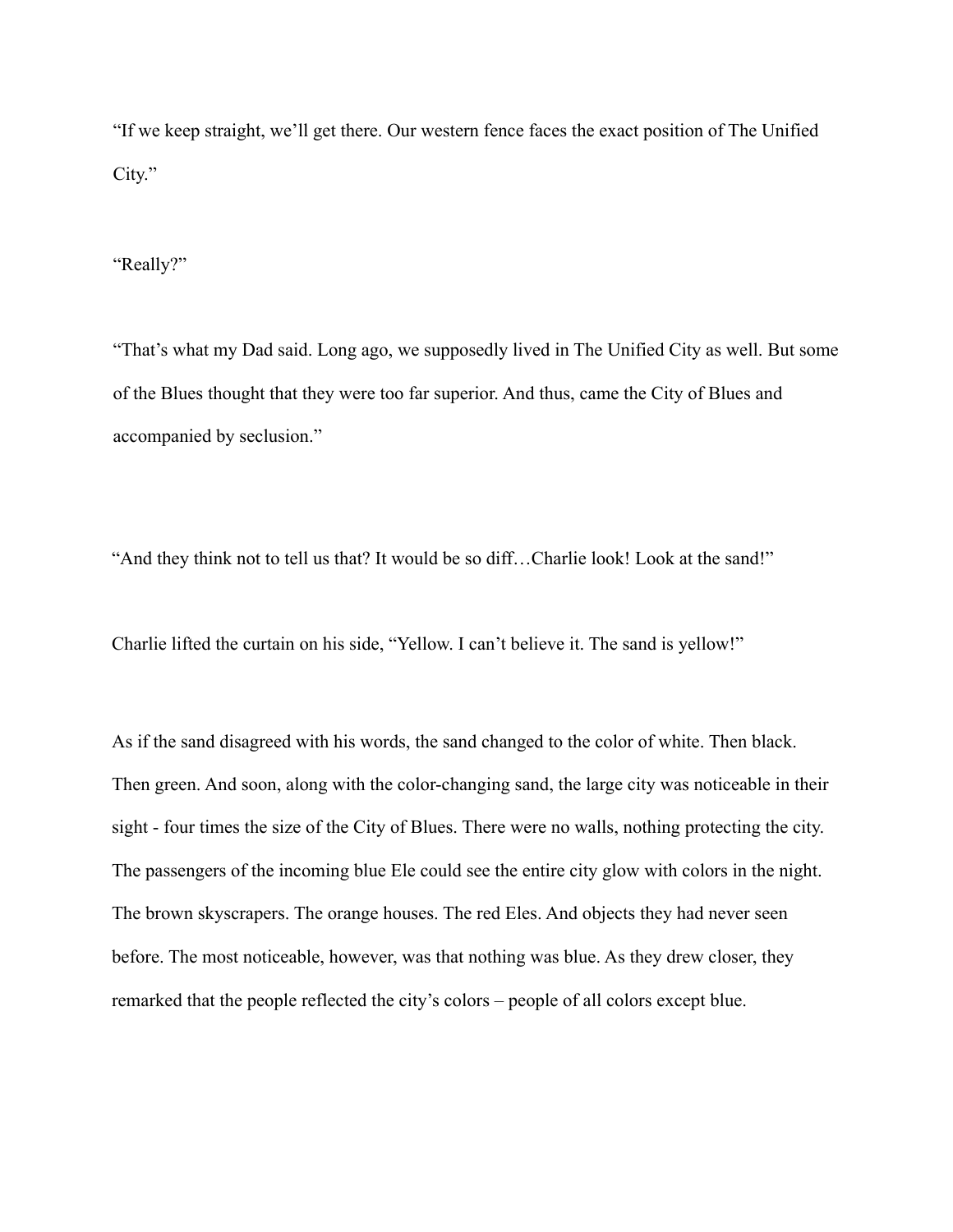As the Ele pulled into the city, gasps echoed. Evidently, this generation had never seen the color blue before.

"Outsiders, Liberty. We're here. What do we do with these animals? You think they'll eat us?"

"Don't be silly, Charlie; they're just like us. Come on."

Before Charlie could protest, Liberty had lifted her side of the curtain and stepped down from their vehicle.

Following suit, Charlie rolled up his curtains and stepped down. Already, he could hear the large clamoring on the other side of the Ele. Liberty was making fast friends. Charlie stared at the Outsiders in front of him, and the Outsiders' eyes fixated on him like Charlie was a specimen to be studied. He didn't know how to begin.

"Um… me," Charlie said as he gestured toward himself, "A blue. BUH-LOO."

The Outsiders seemed even more confused now, slightly irritated by his patronizing attitude. "We know who you are."

"Oh. You speak," Charlie swallowed, "Well, nice to meet you. I'm Charlie, from the City of Blues."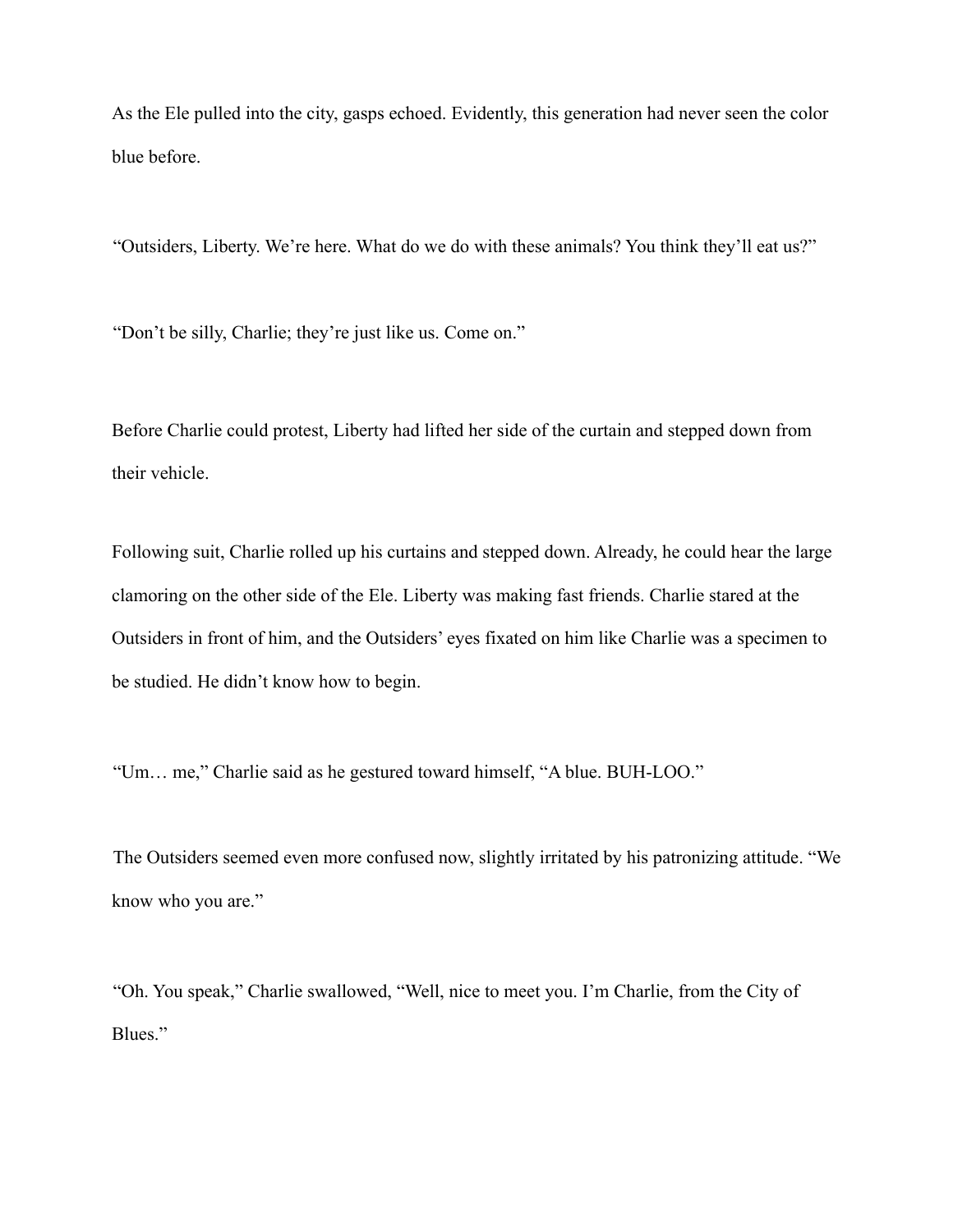"Greetings Charlie, I am Charlotte, from The United City," one of the women in the front answered.

Surprised yet in awe, Charlie stuck his hand out. Charlotte took the cue and reciprocated his action. So far, these different people of color appeared to be just as intelligent as they were.

On the other side, Liberty couldn't believe the Outsiders' inventions. They used little hand-sized rainbow rectangles to communicate with one another. Indeed, for a city that was expected to be filled with dangerous creatures, it was even better than the City of Blues!

A series of sirens reignited another commotion. Coming in a multitude of different colored Eles, a group of people in rainbow armor swarmed around Liberty. Before she could protest, the soldiers handled her into one of the Eles. And a second after, a body was plopped next to her.

"Liberty? What's happening?"

"I think they're taking us," she whispered.

In disbelief, Charlie could only reply sarcastically, "Oh really? They're taking us?"

Before Liberty could answer, the Eles jolted forwards toward the center of the colorful city. --------------------------------------------------------------------------------------------------------------------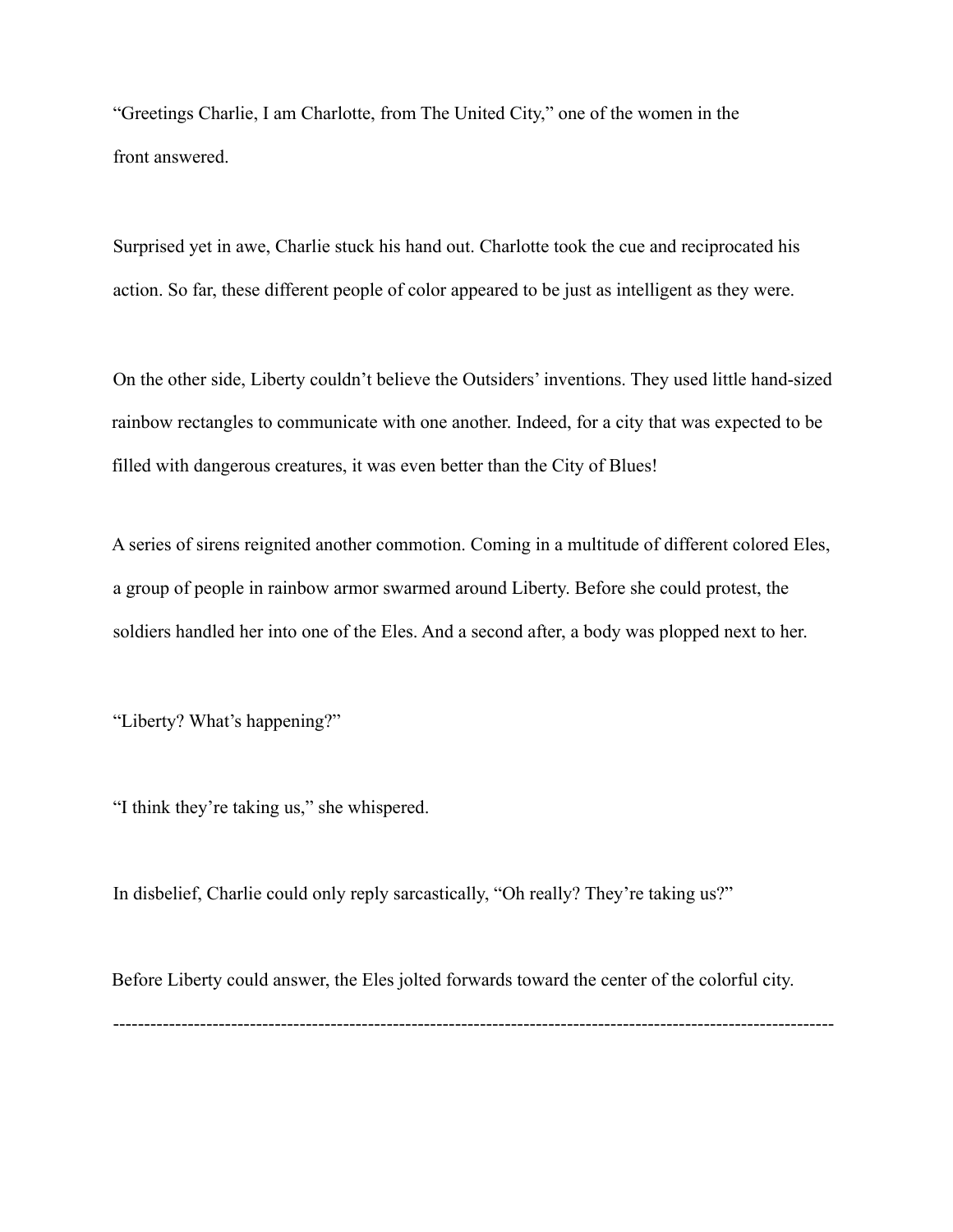Lights stretched across the top level of the skyscraper. Each light was a different color, giving the room a rainbow glow. The pair of Blues were seated on one side of the long table, with a group of eight on the other. Together, all the colors of the people were present. On the table were various foods: the brown squares that the traders carried, some sort of red food half the size of a hand, and orange spheres with little green stems on top. Surrounding them were transparent windows, except for the one wall with the elevator. The windows gave the Blues a view of the entire city.

"Welcome Blues, to The Unified City," the green man announced. His eyes were darting across the Blues' bodies, observing their blue hair, their blue eyes, their light blue teeth.

The green man's darting eyes made the Blues tense. "Um. We're from the City of Blues."

The green man's finger drummed against the table, adding to the tension, "Yes, the place we just sent two traders to. Where are they, by the way?"

Liberty quickly spoke up, "Traders? No, we don't know about that. We just wanted to explore! We weren't even sure if you existed until now!"

The finger drumming stopped. "What?"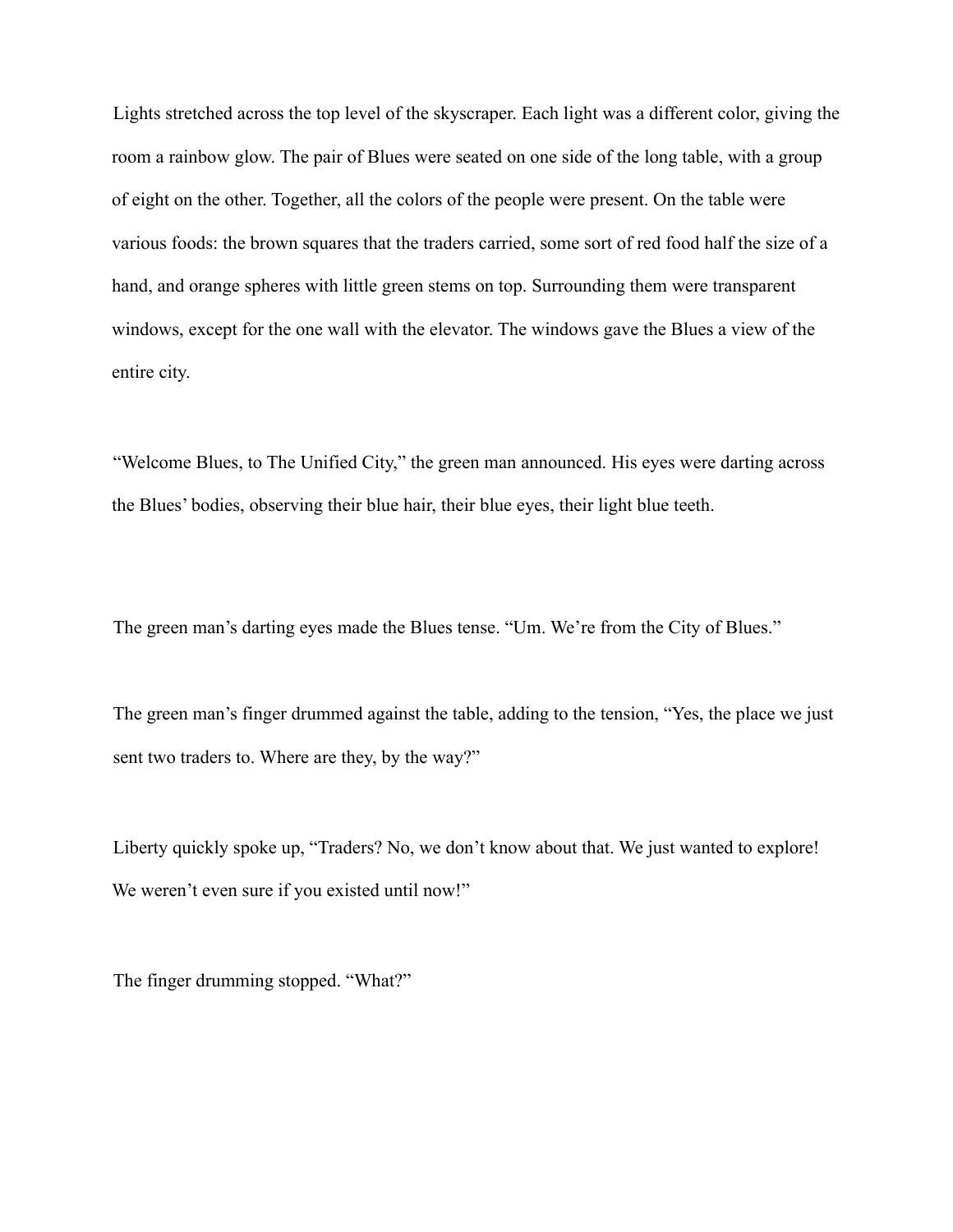The end to the finger drumming made Liberty even tenser, "Well, at the City of Blues, no one knows about your city. They, um, hide your existence."

"Really?"

Charlie took the turn now, "Because we thought you were low-intelligence animals. You aren't even blue!"

"Is that what you think?" the green man questioned, looking around his companions, "Do we look like 'low-intelligence animals' to you?"

"Your ancestors believed that different colors could not work together, that the Unified City would collapse in the end. And your ancestors, thinking that the Blues are far too intelligent to fall with the Unified City, left and built their own city. But look around, does it seem like we have fallen? No, we have only grown. The colors in this room symbolize our unity. Look at the food in front of you. Chocolate," he said as he pointed towards the brown squares.

At this, Liberty muttered to herself, "Cho-co-late."

"Yes, chocolate. Apples and those are oranges," the green man continued as he pointed towards the fruits. "The United City has far more than what your city has even imagined. Do you have this much variety of foods?"